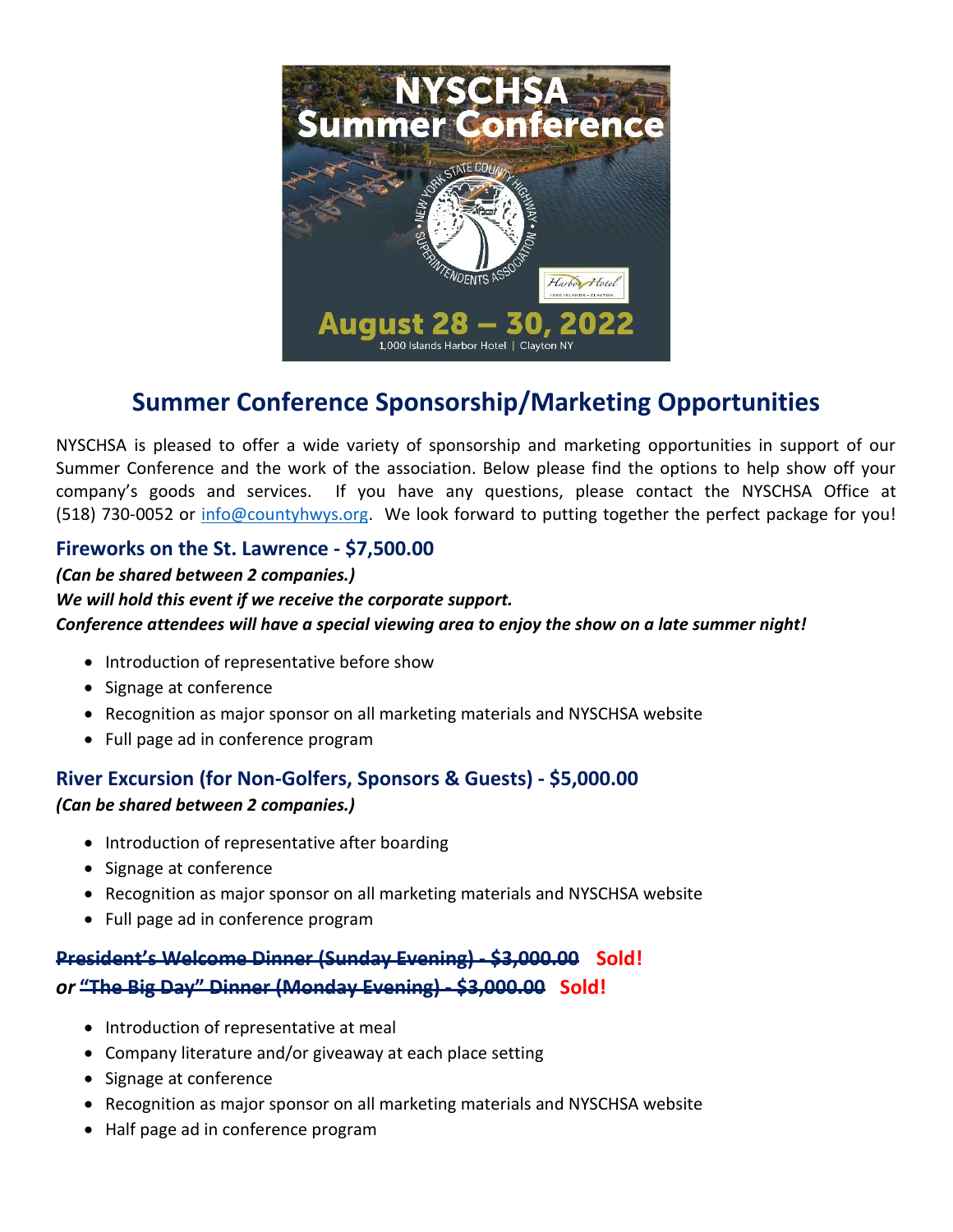#### **Sippin' & S'Mores at the Fire Pits - \$2,500.00 Both Sold!**

#### **2 Available – 1 for Sunday Evening & 1 for Monday Evening**

- Introduction of representative at beginning of evening
- Signage at conference
- Recognition as major sponsor on all marketing materials and NYSCHSA website
- Half page ad in conference program

#### **Conference Gift - \$2,500.00**

- Gift with your company logo featured with NYSCHSA logo
- Recognition during conference announcements
- Signage at conference
- Recognition as sponsor on all marketing materials and NYSCHSA website
- Half page ad in conference program

#### **Education Session Pen/Paper Sponsor \$1,500.00 Sold!**

- Company pen and paper at each of the conference's 3 CE sessions
- Recognition during conference announcements
- Signage at conference
- Recognition as sponsor on all marketing materials and NYSCHSA website
- Quarter page ad in conference program

#### **Breakfast Buffet - \$1,250.00 Both Sold!**

#### **2 Available – 1 for Monday & 1 for Tuesday**

- Introduction of representative at meal
- Company literature and/or giveaway at each place setting
- Signage at conference
- Recognition as sponsor on all marketing materials and NYSCHSA website
- Quarter page ad in conference program

#### **Lanyard & Name Badge - \$1,000.00 Sold!**

- Company name on lanyard
- Signage at conference
- Recognition as sponsor on all marketing materials and NYSCHSA website
- Quarter page ad in conference program

**Golf Tournament Sponsorships** →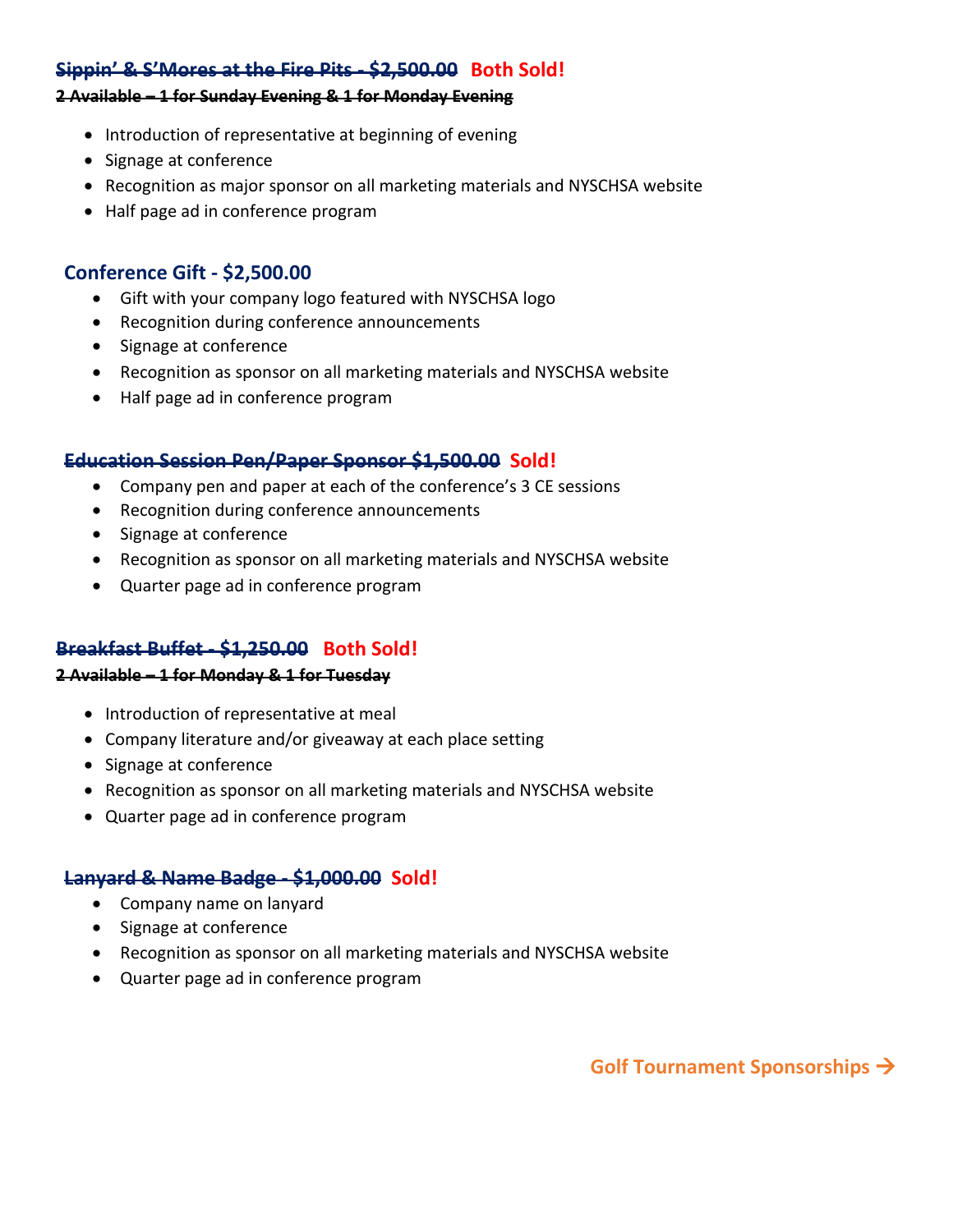# **Golf Tournament Sponsors**



### **Golf Luncheon Sponsor - \$2,500.00**

- Introduction of representative at shot gun start
- Signage at conference
- Recognition as golf luncheon sponsor on all marketing materials and NYSCHSA website
- Half page ad in conference program

#### **Golf Prizes Sponsor - \$1,500.00**

- Provides for the prizes that will be awarded for the Golf Tournament
- Signage at conference
- Recognition as golf prizes sponsor on all marketing materials and NYSCHSA website
- Quarter page ad in conference program

#### **Golf Score Card - \$1,500.00**

- Logo on tournament score card
- Signage at conference
- Recognition as golf beverage cart sponsor on all marketing materials and NYSCHSA website
- Quarter page ad in conference program

#### **Golf Hole/Tee Sponsors - \$250.00**

- Sign with company name placed at the tee
- Recognition at golf luncheon
- Recognition as golf hole sponsor on all marketing materials and NYSCHSA website